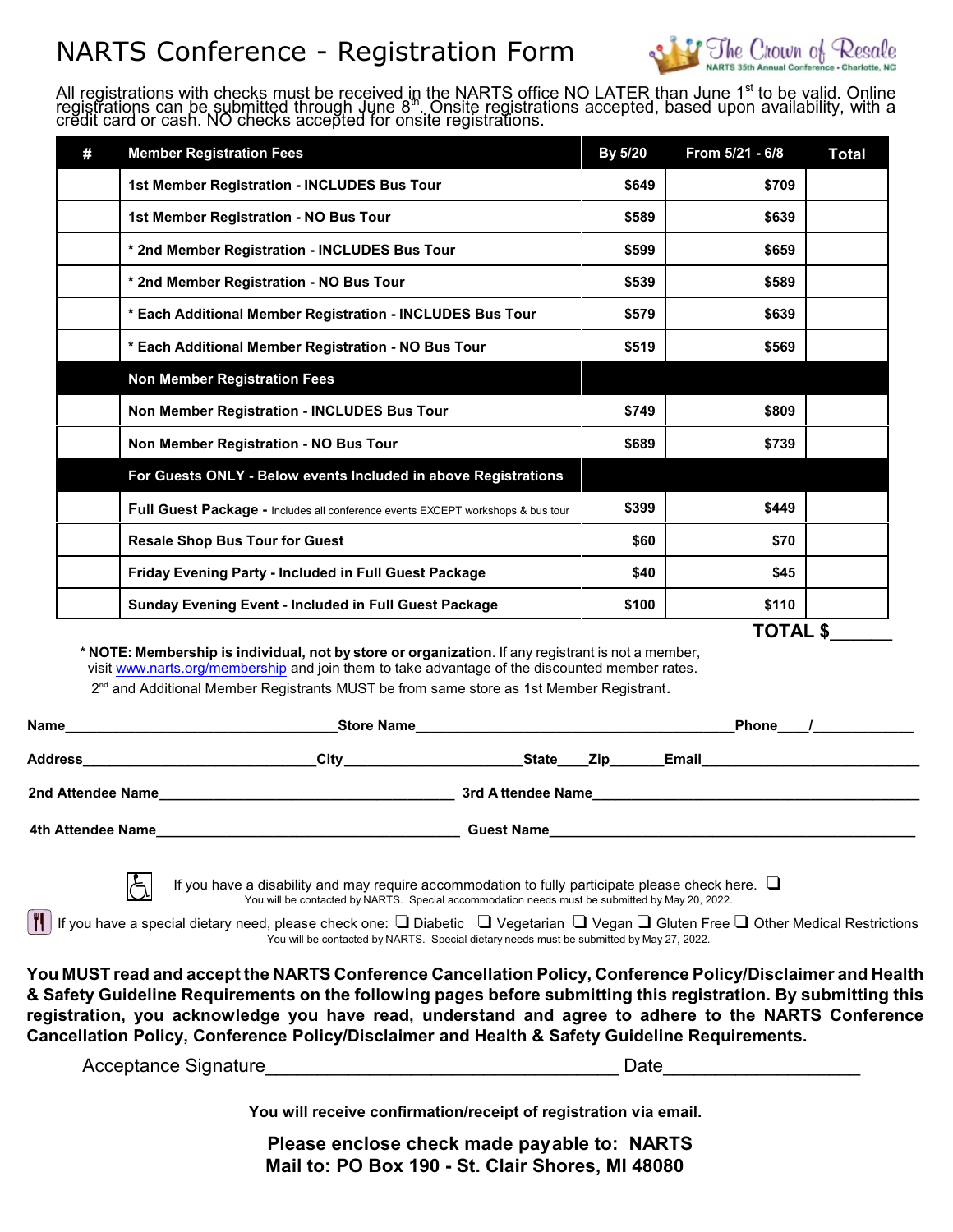

The Crown of Resale **NARTS 35th Annual Conference** June 10-13, 2022 · Charlotte, NC

**You MUSTreadandaccept the NARTS Conference Cancellation Policy, Conference Policy/Disclaimer and Health & Safety Guideline Requirements on these two pages before submitting this registration. By submitting this registration, you acknowledge you have read, understand and agree to adhere to the NARTS Conference Cancellation Policy, Conference Policy/Disclaimer and Health & Safety Guideline Requirements.** 

# **Cancellation Policy**

**NO REFUNDS will be granted AFTER May 23, 2022 FOR ANY REASON—Other than government curtailment of transportation or \*positive COVID test within 5 days of Conference. There will be NO EXCEPTIONS to this policy, under ANY CIRCUMSTANCES. No shows will not be refunded. Substitutes welcome with notice from original registrant—the difference between member and non member price will be charged if a non member replaces a member. Written cancellations received NO LATER than May 23, 2022 will be refunded less a \$100 processing fee per person, including full guest packages. \*Cancellation due to positive COVID test within 5 days of Conference will be given a full credit toward future NARTS event registration.** 

**Cancellations: Email to meetings@narts.org**

# **Conference Policy/Disclaimer**

**NARTS does NOT allow any function (tour, event or auxiliary meeting) that conflicts with any scheduled Conference function, including the optional resale shop bus tour. We reserve the right to postpone, delay or cancel ANY function conflicting with an official NARTS function.**

**Conference attendees and registered guests agree to conduct themselves in a manner appropriate for a gathering of resale professionals. Harassment, discrimination, intimidation, inappropriate or disruptive behavior/speech may result in the person being asked to leave the meeting or facility—without warning or refund—and prohibit further Conference attendance at the sole discretion of the Staff and/or Board of NARTS.**

**Board, staff or attendees may be photographing and/or videoing during Conference and posting photos and/or videos on social media. Conference attendees and registered guests agree to allow their image to be used by NARTS in Association publications, Website, social media and in marketing and promotional materials. Other attendees may also post your image on their or other Websites and/or social media sites. If you notice someone taking your photo or video and wish to opt out, please ask them to stop and/or delete your image from their camera or device.** 

**No one under the age of 18 is permitted at any Conference function.**